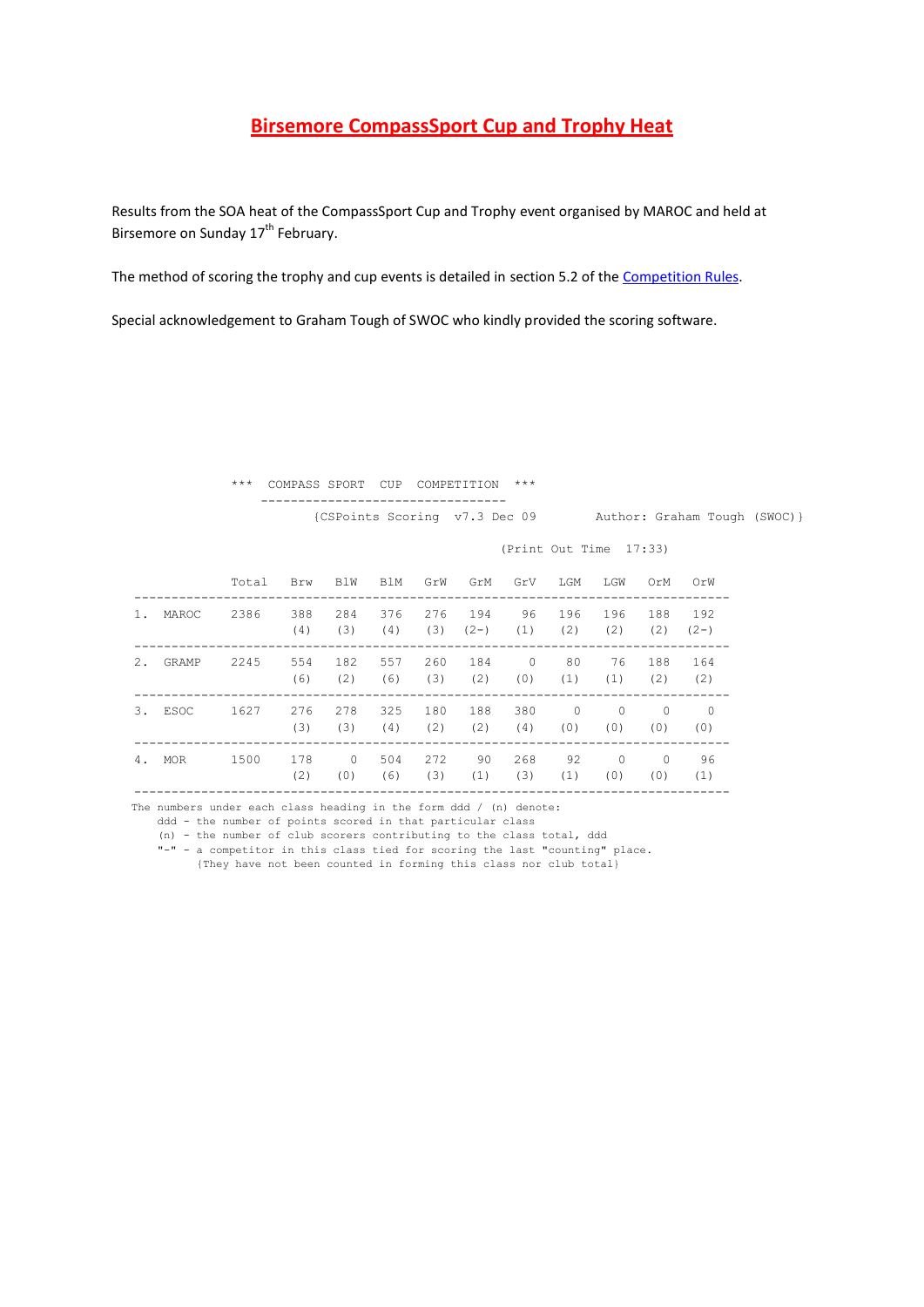#### \*\*\* COMPASS SPORT TROPHY COMPETITION \*\*\* ------------------------------------

(Print Out Time 17:33)

## {CSPoints Scoring v7.3 Dec 09 Author: Graham Tough (SWOC)}

### Total Brw BlW BlM GrW GrM GrV LGM LGW OrM OrW -------------------------------------------------------------------------------- 1. FVO 1274 195 98 197 100 196 100 96 96 100 96 (2) (1) (2) (1-) (2) (1) (1) (1) (1) (1) -------------------------------------------------------------------------------- 2. CLYDE 1225 282 92 293 178 0 0 100 88 0 192<br>(3) (1) (3) (2) (0) (0) (1) (0) (2) (3) (2) (0) (0) (1) (1) (0) (2) -------------------------------------------------------------------------------- 3. RR 1045 96 100 275 192 188 94 0 100 0 0 (1) (1) (3) (2) (2) (1) (0) (1) (0) (0) -------------------------------------------------------------------------------- 4. TAY 558 0 0 92 92 180 194 0 0 0 0<br>(0) (0) (1) (1) (2) (2) (0) (0) (0) (0)  $(0)$   $(0)$   $(1)$   $(1)$   $(2)$   $(2)$  -------------------------------------------------------------------------------- 5. INT 375 191 96 0 0 0 0 0 0 0 88 (2) (1) (0) (0) (0) (0) (0) (0) (0) (1) -------------------------------------------------------------------------------- 6. KFO 0 0 0 0 0 0 0 0 0 0 0 (0) (0) (0) (0) (0) (0) (0) (0) (0) (0) --------------------------------------------------------------------------------

--------------------------------------------------------------------------------

= 6. ECKO 0 0 0 0 0 0 0 0 0 0 0

 -------------------------------------------------------------------------------- = 6. ELO 0 0 0 0 0 0 0 0 0 0 0

(0) (0) (0) (0) (0) (0) (0) (0) (0) (0)

(0) (0) (0) (0) (0) (0) (0) (0) (0) (0)

The numbers under each class heading in the form ddd / (n) denote:

ddd - the number of points scored in that particular class

(n) - the number of club scorers contributing to the class total, ddd

"-" - a competitor in this class tied for scoring the last "counting" place.

{They have not been counted in forming this class nor club total}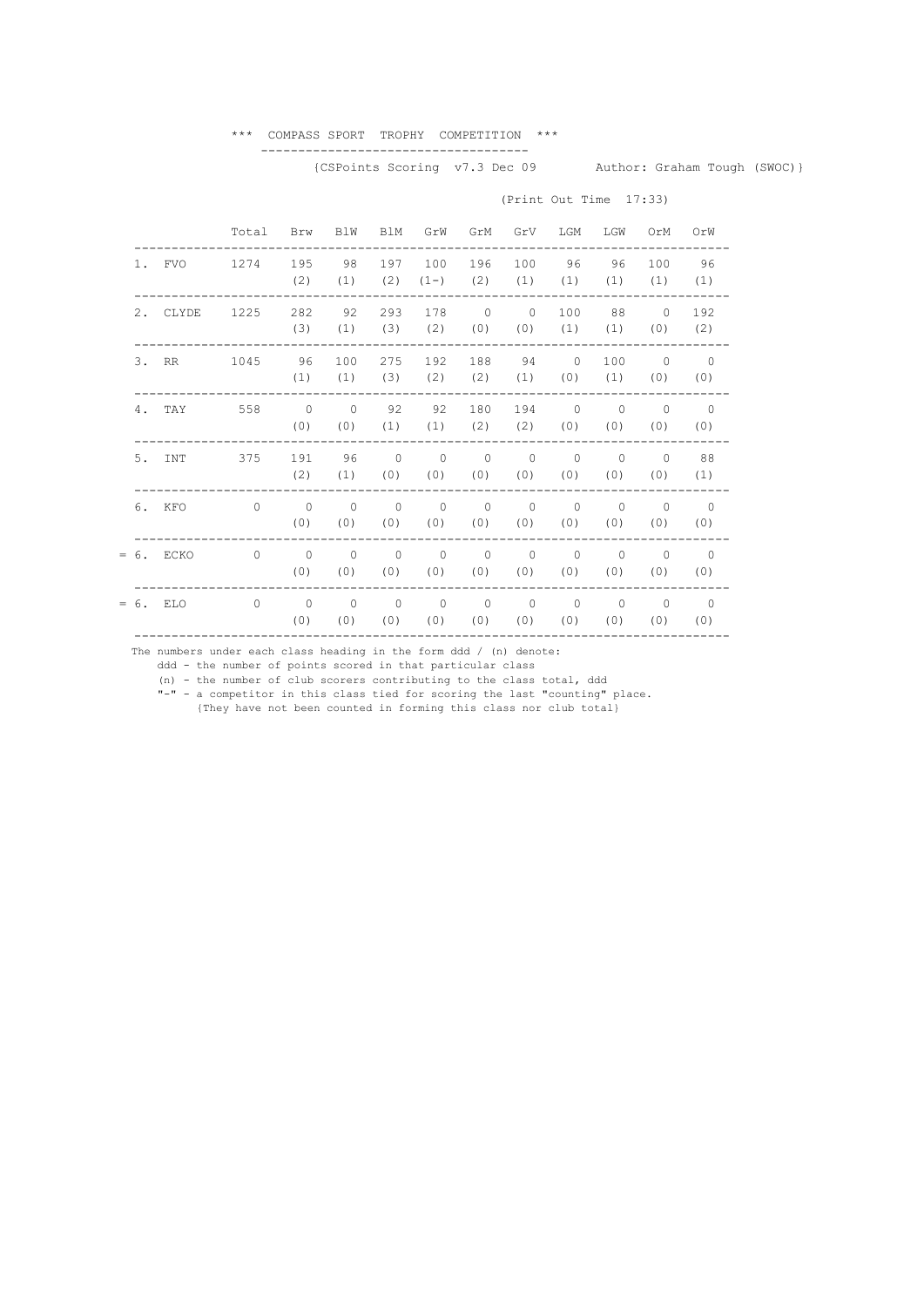## \*\*\* RESULTS FOR COMPASS SPORT COMPETITION \*\*\* {CSPoints v7.3 Dec 09 Author: Graham Tough (SWOC)} Results as of ( 17/02/2013 )

( \* after a score denotes a score used in determining the club total. + denotes, for a particular club, equal scores, not all of which are used in the club total.)

| Brown          |                    | Class:1 | "Brown" |              |              |        |        | ${Print Time = 17:33}$ |
|----------------|--------------------|---------|---------|--------------|--------------|--------|--------|------------------------|
|                |                    |         |         |              | $Comp.:-Cup$ |        | Trph   |                        |
|                |                    |         |         |              |              |        |        |                        |
| 1              | Murray Strain      |         |         | <b>INT</b>   | M21          |        | $100*$ | 52:26                  |
| $\overline{c}$ | James Tullie       |         |         | <b>BASOC</b> | M21          |        |        | 54:27                  |
| 3              | Jonathan Musqrave  |         |         | MAROC        | M50          | $100*$ |        | 59:04                  |
| 4              | Alexander Chepelin |         |         | GRAMP        | M16          | $99*$  |        | 1:01:56                |
| 5              | Simon Gardner      |         |         | CLYDE        | M21          |        | $99*$  | 1:03:34                |
| 6              | Joshua Dudley      |         |         | MAROC        | M18          | $98*$  |        | 1:04:17                |
| 7              | Daniel Gooch       |         |         | MAROC        | M40          | $97*$  |        | 1:04:33                |
| 8              | Roger Goddard      |         |         | <b>FVO</b>   | M35          |        | $98*$  | 1:07:25                |
| 9              | Jason Inman        |         |         | <b>FVO</b>   | M40          |        | $97*$  | 1:08:10                |
| 10             | John Tullie        |         |         | <b>RR</b>    | M55          |        | $96*$  | 1:09:49                |
| 11             | Ross McLennan      |         |         | <b>FVO</b>   | M35          |        | 95     | 1:11:09                |
| 12             | Fraser Purves      |         |         | <b>FVO</b>   | M40          |        | 94     | 1:11:36                |
| 13             | Patrick Walder     |         |         | CLYDE        | M40          |        | $93*$  | 1:13:05                |
| 14             | Andrew Lindsay     |         |         | <b>ESOC</b>  | M20          | $96*$  |        | 1:14:26                |
| 15             | Ali Robertson      |         |         | <b>GRAMP</b> | M35          | $95*$  |        | 1:16:12                |
| 16             | Jack Gomersall     |         |         | <b>GRAMP</b> | M18          | $94*$  |        | 1:16:56                |
| 17             | Callum Roberts     |         |         | MAROC        | M18          | $93*$  |        | 1:17:35                |
| 18             | Eddie Harwood      |         |         | <b>MOR</b>   | M60          | $92*$  |        | 1:21:36                |
| 19             | Craig Nolan        |         |         | <b>ESOC</b>  | M18          | $91*$  |        | 1:21:48                |
| 19             | Calum McLeod       |         |         | <b>GRAMP</b> | M18          | $91*$  |        | 1:21:48                |
| 21             | Brad Connor        |         |         | <b>FVO</b>   | M40          |        | 92     | 1:24:47                |
| 22             | Ray Ward           |         |         | <b>ESOC</b>  | M35          | $89*$  |        | 1:25:54                |
| 23             | Ian Hamilton       |         |         | <b>GRAMP</b> | M50          | 88*    |        | 1:29:59                |
| 24             | David Eades        |         |         | INT          | M45          |        | $91*$  | 1:30:14                |
| 25             | Gareth Yardley     |         |         | <b>GRAMP</b> | M45          | $87*$  |        | 1:32:52                |
| 2.6            | Elliott Harbottle  |         |         | <b>MOR</b>   | M40          | 86*    |        | 1:45:44                |
| 27             | Adrian Will        |         |         | <b>GRAMP</b> | M35          | 85     |        | 1:46:03                |
| 28             | Alastair Dunlop    |         |         | CLYDE        | M40          |        | $90*$  | 1:49:20                |
| 29             | Andy Bain          |         |         | MAROC        | M40          | 84     |        | 2:13:10                |
| 30             | David Esson        |         |         | GRAMP        | M21          | 83     |        | 2:19:55                |
|                | David Sloan        |         |         | TAY          | M40          |        |        | dns                    |
|                | Tom Mallows        |         |         | <b>ESOC</b>  | M35          |        |        | dns                    |
|                |                    |         |         |              |              |        |        |                        |

|    | Blue Women                      | Class:2 "Blue Women" |              |              |        |        | {Print Time = $17:33$ } |
|----|---------------------------------|----------------------|--------------|--------------|--------|--------|-------------------------|
|    |                                 |                      |              | $Comp.:=Cup$ |        | Trph   |                         |
|    | Claire Ward                     |                      | ESOC         | W35          | $100*$ |        | 43:26                   |
|    | $\mathcal{L}$<br>Jessica Tullie |                      | <b>BASOC</b> | W21          |        |        | 52:29                   |
|    | 3<br>Kirstin Maxwell            |                      | RR.          | W21          |        | $100*$ | 53:14                   |
|    | Sarah Dunn<br>4                 |                      | MAROC        | W45          | $98*$  |        | 58:49                   |
|    | 5.<br>Hazel Dean                |                      | <b>FVO</b>   | <b>W50</b>   |        | $98*$  | 59:58                   |
|    | Rhona McMillan<br>6             |                      | MAROC        | W18          | $96*$  |        | 1:06:40                 |
|    | Carolyn McLeod                  |                      | GRAMP        | <b>W45</b>   | $94*$  |        | 1:09:29                 |
|    | 8<br>Heather Thomson            |                      | <b>ESOC</b>  | W35          | $92*$  |        | 1:11:05                 |
|    | 9<br>Lorna Eades                |                      | INT          | W45          |        | $96*$  | 1:13:47                 |
| 10 | Kirsty Coombs                   |                      | MAROC        | W21          | $90*$  |        | 1:14:38                 |
| 11 | Fiona Berrow                    |                      | <b>FVO</b>   | W21          |        | 94     | 1:14:47                 |
| 12 | Agnese Baronina                 |                      | CLYDE        | W21          |        | $92*$  | 1:25:05                 |
| 13 | Helen Rowlands                  |                      | GRAMP        | W45          | 88*    |        | 1:32:17                 |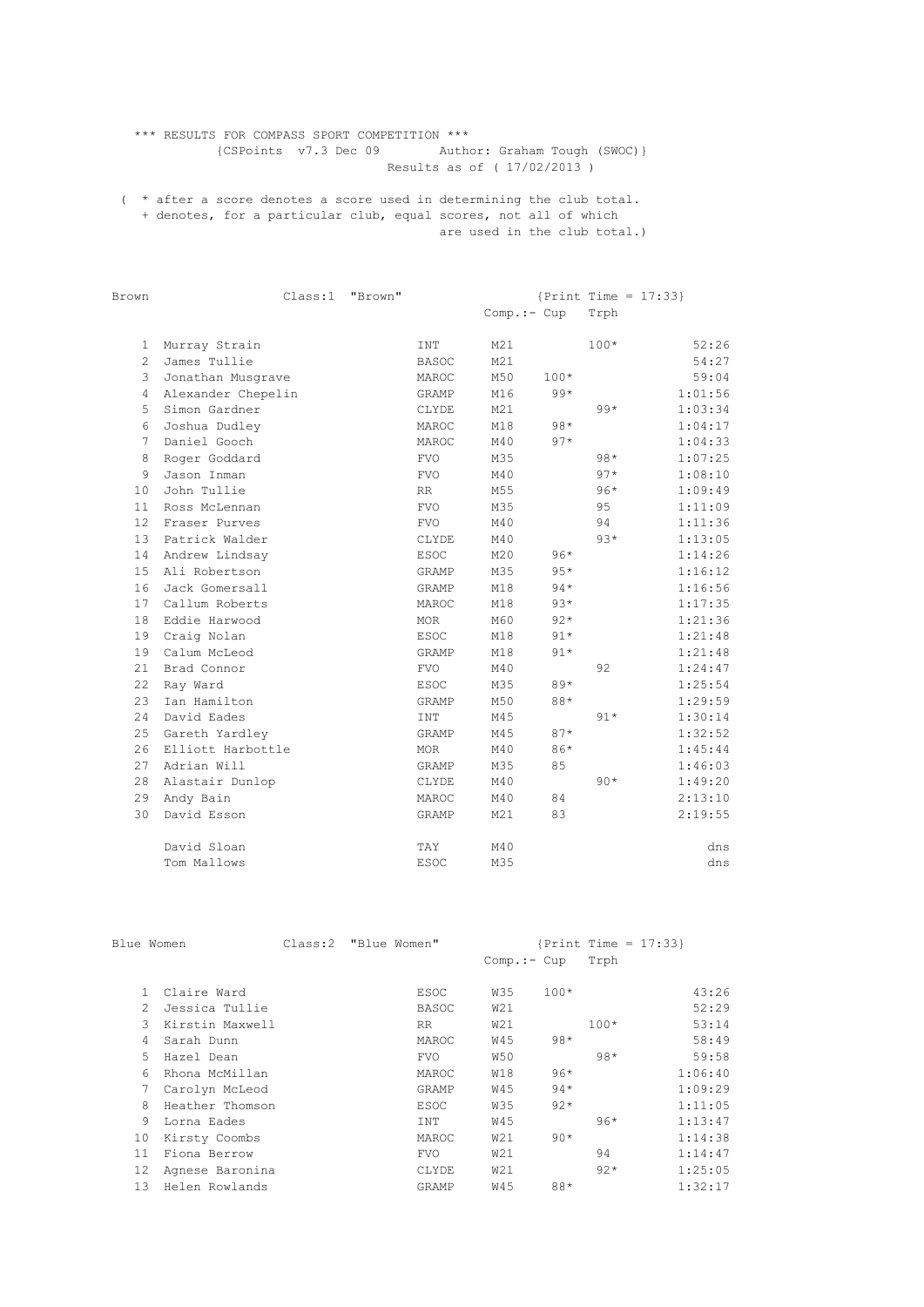| 14 Josie Stansfield | <b>FVO</b> | W40 | 90    | 1:33:21 |
|---------------------|------------|-----|-------|---------|
| 15 Gemma Karatay    | ESOC       | W21 | $86*$ | 1:37:14 |
| 16 Denise Wright    | MAROC.     | W45 | 84    | 1:53:38 |
|                     |            |     |       |         |
| Kate Robertson      | GRAMP      | W21 |       | dnf     |
| Esther Gooch        | MAROC      | W40 |       | dns     |

| Blue Men       |                              | Class:3 | "Blue Men" |                     | $Comp.--Cup$ |        | Trph   | {Print Time = $17:33$ } |
|----------------|------------------------------|---------|------------|---------------------|--------------|--------|--------|-------------------------|
|                |                              |         |            |                     |              |        |        |                         |
| $\mathbf{1}$   | Dave Robertson               |         |            | CLYDE               | M45          |        | $100*$ | 53:03                   |
| $\overline{2}$ | David Weir                   |         |            | <b>MOR</b>          | M50          | $100*$ |        | 55:30                   |
| 3              | Roger Coombs                 |         |            | MAROC               | M55          | $99*$  |        | 55:36                   |
| 4              | Ben Stansfield               |         |            | <b>FVO</b>          | M45          |        | $99*$  | 55:48                   |
| 5              | Steven Barrett               |         |            | <b>FVO</b>          | M50          |        | $98*$  | 57:29                   |
| 6              | Donald Petrie                |         |            | CLYDE               | M55          |        | $97*$  | 57:34                   |
| 7              | Clive Masson                 |         |            | <b>ESOC</b>         | M45          | $98*$  |        | 1:00:53                 |
| 8              | Sam Gomersall                |         |            | GRAMP               | M50          | $97*$  |        | 1:01:48                 |
| 9              | Steve Wilson                 |         |            | CLYDE               | M45          |        | $96*$  | 1:02:07                 |
| 10             | Robert Hickling              |         |            | GRAMP               | M55          | $96*$  |        | 1:02:13                 |
| 11             | Alistair Walker              |         |            | MAROC               | M16          | $95*$  |        | 1:02:29                 |
| 12             | Jon Cross                    |         |            | <b>FVO</b>          | M45          |        | 95     | 1:03:20                 |
| 13             | John Wilkinson               |         |            | GRAMP               | M50          | $94*$  |        | 1:05:38                 |
| 14             | Ian Maxwell                  |         |            | RR                  | M50          |        | $94*$  | 1:05:51                 |
| 15             | Chris Low                    |         |            | MAROC               | M50          | $93*$  |        | 1:06:38                 |
| 16             | Richard Oxlade               |         |            | GRAMP               | M55          | $92*$  |        | 1:08:59                 |
| 17             | Rupert Hornby                |         |            | <b>MOR</b>          | M45          | $91*$  |        | 1:09:13                 |
| 18             | Evgueni Chepelin             |         |            | GRAMP               | M50          | $90*$  |        | 1:10:30                 |
| 19             | Andrew McMurtrie             |         |            | MAROC               | M45          | $89*$  |        | 1:10:57                 |
| 20             | Robert Daly                  |         |            | <b>GRAMP</b>        | M55          | 88*    |        | 1:12:44                 |
| 21             | Crawford Lindsay             |         |            | <b>ESOC</b>         | M55          | $87*$  |        | 1:13:44                 |
| 22             | Trevor Hoey                  |         |            | <b>FVO</b>          | M45          |        | 93     | 1:14:08                 |
| 23             | Kevin Reynard                |         |            | GRAMP               | M45          | 86     |        | 1:14:15                 |
| 24             | Davie Frame                  |         |            | TAY                 | M55          |        | $92*$  | 1:16:05                 |
| 25             | Andrew Armstrong             |         |            | RR                  | M55          |        | $91*$  | 1:16:16                 |
| 26             | George Paterson              |         |            | <b>MOR</b>          | M45          | $85*$  |        | 1:17:57                 |
| 27             | Allan Rae                    |         |            | GRAMP               | M45          | 84     |        | 1:18:39                 |
| 28             | Iain Barraclough             |         |            | GRAMP               | M45          | 83     |        | 1:19:25                 |
| 29             | Iain McLeod                  |         |            | GRAMP               | M50          | 82     |        | 1:19:45                 |
| 30             | Robert Cranston              |         |            | RR                  | M45          |        | $90*$  | 1:19:59                 |
| 31             | Murray Anderson              |         |            | GRAMP               | M45          | 81     |        | 1:21:36<br>1:21:54      |
| 32             | Jonathan Molloy              |         |            | <b>FVO</b>          | M45          |        | 89     | 1:22:00                 |
| 33<br>34       | Mark Holliday<br>David Hirst |         |            | <b>FVO</b><br>MAROC | M55<br>M50   | 80     | 88     | 1:22:22                 |
| 35             | Stephen Spencer              |         |            |                     | M55          | 79     |        | 1:22:46                 |
| 36             | Robin Skinner                |         |            | MAROC<br>MAROC      | M50          | 78     |        | 1:23:04                 |
| 37             | Alan Halliday                |         |            | <b>MOR</b>          | M55          | $77*$  |        | 1:23:22                 |
| 38             | Andy Louden                  |         |            | NO CLUB             | M45          |        |        | 1:24:28                 |
| 39             | Colin Matheson               |         |            | <b>MOR</b>          | M55          | $76*$  |        | 1:25:00                 |
|                | 40 Mike Rodgers              |         |            | MOR                 | M50          | $75*$  |        | 1:26:34                 |
| 41             | Andy Paterson                |         |            | CLYDE               | M45          |        | 87     | 1:33:12                 |
|                | 42 Donald Grassie            |         |            | MOR                 | M55          | 74     |        | 1:40:36                 |
| 43             | Alexander Louden             |         |            | NO CLUB             | M20          |        |        | 1:54:22                 |
| 44             | Jonathan Smith               |         |            | GRAMP               | M45          | 73     |        | 2:01:00                 |
| 45             | Jonathan Lenton              |         |            | MAROC               | M55          | 72     |        | 2:01:05                 |
| 46             | Mark Kassyk                  |         |            | ESOC                | M55          | $71*$  |        | 2:29:29                 |
| 47             | David Bryant                 |         |            | MAROC               | M50          | 70     |        | 2:32:08                 |
| 48             | Brian Miller                 |         |            | ESOC                | M55          | $69*$  |        | 2:51:26                 |
|                | Tim Sands                    |         |            | SOC                 | M60          |        |        | mp                      |
|                | Gary Longhurst               |         |            | FVO                 | M50          |        |        | mp                      |
|                | David Kirk                   |         |            | GRAMP               | M45          |        |        | mp                      |
|                | Trevor Ricketts              |         |            | MAROC               | M50          |        |        | dnf                     |
|                | Alan Partridge               |         |            | ECKO                | M60          |        |        | dns                     |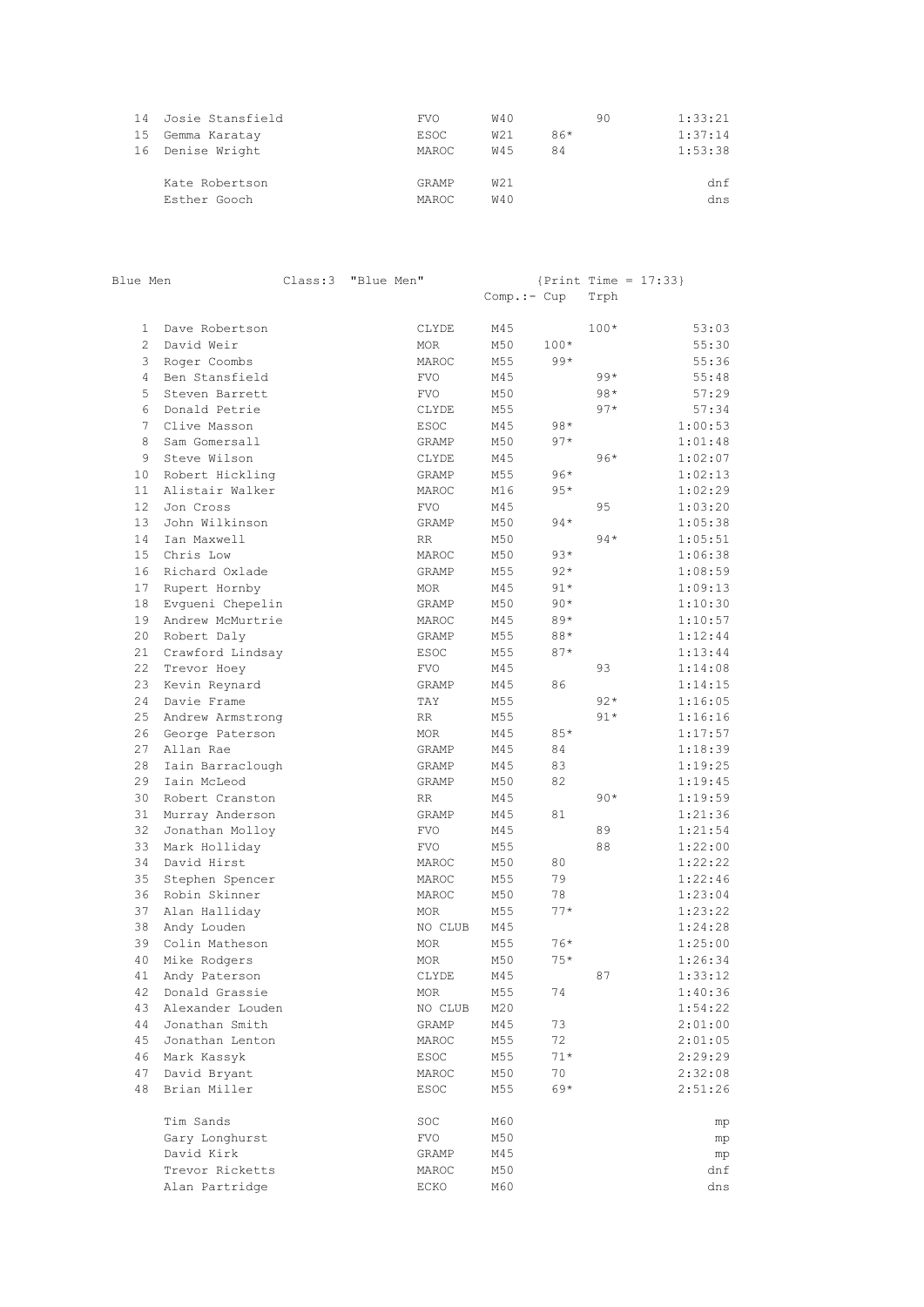| Mark Elder      | CLYDE.     | M55 | dns |
|-----------------|------------|-----|-----|
| Colin Cranfield | MAROC.     | M60 | dns |
| Donald Smith    | TAY        | M60 | dns |
| Martin Dean     | <b>FVO</b> | M55 | dns |

|                 | Green Women            | Class:4 | "Green Women" |              |              |        |        | ${Print Time = 17:33}$ |
|-----------------|------------------------|---------|---------------|--------------|--------------|--------|--------|------------------------|
|                 |                        |         |               |              | $Comp.:-Cup$ |        | Trph   |                        |
| $\mathbf{1}$    | Frances Brown          |         |               | <b>FVO</b>   | <b>W18</b>   |        | $100*$ | 1:04:30                |
| $\overline{2}$  | Jane Halliday          |         |               | <b>MOR</b>   | <b>W50</b>   | $100*$ |        | 1:08:55                |
| 3               | Lindsey Knox           |         |               | <b>RR</b>    | <b>W50</b>   |        | $98*$  | 1:10:13                |
| $\overline{4}$  | Helena Nolan           |         |               | <b>ESOC</b>  | <b>W45</b>   | $98*$  |        | 1:10:34                |
| 5               | Lesley Gomersall       |         |               | <b>GRAMP</b> | <b>W50</b>   | $96*$  |        | 1:11:29                |
| 6               | Bronwyn Matthews       |         |               | MAROC        | <b>W18</b>   | $94*$  |        | 1:12:05                |
| 7               | Louise Longhurst       |         |               | <b>FVO</b>   | W45          |        | $96+$  | 1:13:12                |
| 8               | Evelyn Mason           |         |               | MAROC        | <b>W18</b>   | $92*$  |        | 1:15:49                |
| 9               | Eileen Maxwell         |         |               | <b>RR</b>    | <b>W50</b>   |        | $94*$  | 1:16:14                |
| 10 <sup>°</sup> | Elaine Gillies         |         |               | TAY          | <b>W45</b>   |        | $92*$  | 1:19:00                |
| 11              | Trish Coombs           |         |               | MAROC        | <b>W55</b>   | $90*$  |        | 1:19:07                |
| 12 <sup>°</sup> | Philippa Weir          |         |               | <b>MOR</b>   | <b>W50</b>   | 88*    |        | 1:21:36                |
| 1.3             | Rachel Wilson          |         |               | CLYDE        | <b>W45</b>   |        | $90*$  | 1:21:48                |
| 14              | Val Belton             |         |               | CLYDE        | W55          |        | 88*    | 1:28:18                |
| 15              | Foss Foster            |         |               | GRAMP        | <b>W60</b>   | 86*    |        | 1:34:28                |
| 16              | Elizabeth Furness      |         |               | <b>MOR</b>   | <b>W55</b>   | $84*$  |        | 1:43:40                |
| 17 <sub>2</sub> | Sally Lindsay          |         |               | <b>ESOC</b>  | <b>W55</b>   | $82*$  |        | 1:47:23                |
| 18              | Lynne Skinner          |         |               | MAROC        | <b>W50</b>   | 80     |        | 1:47:36                |
| 19              | Helen Anderson         |         |               | GRAMP        | <b>W50</b>   | $78*$  |        | 1:53:56                |
| 20              | Frances Getliff        |         |               | MAROC        | <b>W50</b>   | 76     |        | 1:54:10                |
| 21              | Anne Hickling          |         |               | GRAMP        | <b>W55</b>   | 74     |        | 1:57:54                |
| 22              | Margit Matthews        |         |               | MAROC        | <b>W45</b>   | 72     |        | 2:04:20                |
| 23              | Caz Dudley             |         |               | MAROC        | <b>W50</b>   | 70     |        | 2:07:36                |
| 24              | Jayne Macqregor        |         |               | GRAMP        | <b>W55</b>   | 68     |        | 2:18:36                |
|                 | Anne Hoy               |         |               | GRAMP        | <b>W55</b>   |        |        | mp                     |
|                 | Genevieve Jones        |         |               | GRAMP        | <b>W60</b>   |        |        | mp                     |
|                 | Margaret McMillan      |         |               | MAROC        | <b>W45</b>   |        |        | dnf                    |
|                 | Sheila McMurtrie       |         |               | MAROC        | <b>W45</b>   |        |        | dnf                    |
|                 | Sonia Armitage         |         |               | <b>GRAMP</b> | <b>W50</b>   |        |        | dnf                    |
|                 | Kathy Dale             |         |               | MAROC        | <b>W45</b>   |        |        | dnf                    |
|                 | Fran Wilkinson         |         |               | GRAMP        | <b>W45</b>   |        |        | dnf                    |
|                 | Marie claire Shankland |         |               | <b>FVO</b>   | W45          |        |        | dnf                    |
|                 | Carol Sands            |         |               | SOC          | <b>W60</b>   |        |        | dns                    |
|                 | Oonagh Grassie         |         |               | <b>GRAMP</b> | <b>W55</b>   |        |        | dns                    |

| Green Men      |                    | Class:5 | "Green Men" |             |              |        |        | $\{Print Time = 17:33\}$ |
|----------------|--------------------|---------|-------------|-------------|--------------|--------|--------|--------------------------|
|                |                    |         |             |             | $Comp.:-Cup$ |        | Trph   |                          |
|                |                    |         |             |             | M65          | $100*$ |        | 56:22                    |
|                | Andy Tivendale     |         |             | MAROC       |              |        |        |                          |
| $\mathfrak{D}$ | Dave Armitage      |         |             | GRAMP       | M60          | $98*$  |        | 57:28                    |
| 3              | Gareth Bryan-jones |         |             | <b>FVO</b>  | M70          |        | $100*$ | 1:01:32                  |
| 4              | Alastair Lessells  |         |             | <b>ESOC</b> | M65          | $96*$  |        | 1:04:10                  |
| 5              | Robin Sloan        |         |             | RR.         | M65          |        | $98*$  | 1:05:49                  |
| 6              | Brian Bullen       |         |             | <b>FVO</b>  | M60          |        | $96+$  | 1:07:10                  |
|                | Ted Finch          |         |             | <b>FVO</b>  | M60          |        | 94     | 1:09:02                  |
| 8              | Peter Craig        |         |             | MAROC       | M65          | $94*$  |        | 1:19:25                  |
| 9              | Ian Pyrah          |         |             | <b>ESOC</b> | M65          | $92*$  |        | 1:19:46                  |
| 10             | Phill Thompson     |         |             | MOR.        | M60          | $90*$  |        | 1:26:06                  |
| 11             | Andy Oliver        |         |             | MAROC       | M60          | $88+$  |        | 1:36:56                  |
| 12             | John Anderson      |         |             | TAY         | M60          |        | $92*$  | 1:45:05                  |
| 1.3            | Duncan Shiell      |         |             | RR.         | M65          |        | $90*$  | 1:51:04                  |
| 14             | Ewen Rennie        |         |             | GRAMP       | M60          | $86*$  |        | 1:56:55                  |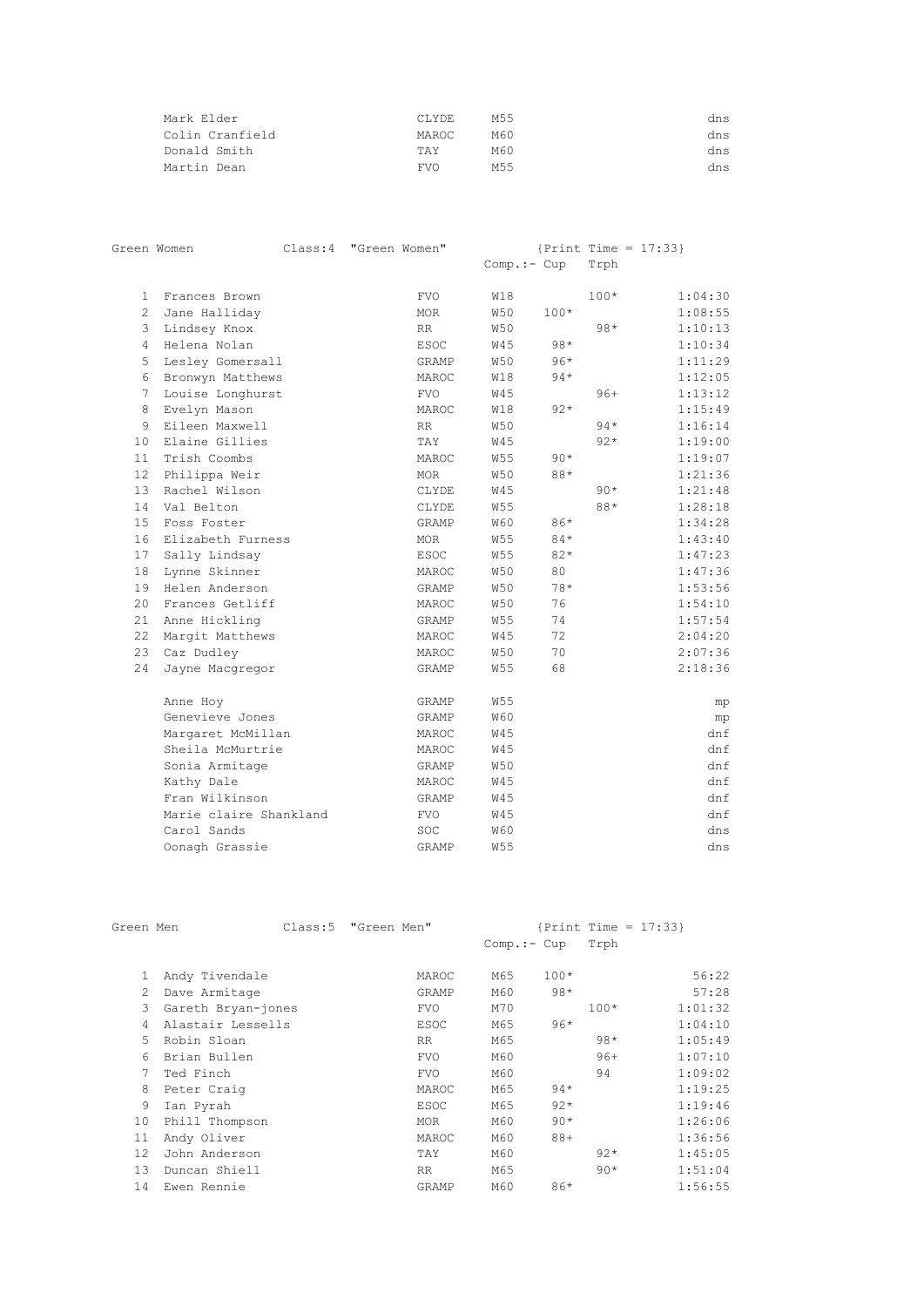| 15 | Dave Prentice      | TAY   | M65 | $88*$ | 1:57:44 |
|----|--------------------|-------|-----|-------|---------|
|    | Erik Van der kam   | GRAMP | M70 |       | mp      |
|    | Stuart Anderson    | GRAMP | M50 |       | dnf     |
|    | Oliver Ford-bryant | MAROC | M18 |       | dns     |
|    | George Esson       | GRAMP | M65 |       | dns     |
|    | Roger Garnett      | ESOC  | M60 |       | dns     |
|    | Les Smithard       | KFO   | M60 |       | dns     |

| Green Vets      |                   |  | Class: 6 "Short Green Vets" ${Print Time = 17:33}$ |              |        |        |         |
|-----------------|-------------------|--|----------------------------------------------------|--------------|--------|--------|---------|
|                 |                   |  |                                                    | $Comp.:-Cup$ |        | Trph   |         |
|                 |                   |  |                                                    |              |        |        |         |
| $\mathbf{1}$    | Janice Nisbet     |  | <b>ESOC</b>                                        | W60          | $100*$ |        | 1:01:53 |
| $\mathcal{L}$   | Jim Clark         |  | <b>ESOC</b>                                        | M75          | $98*$  |        | 1:14:09 |
| 3               | Margaret Fraser   |  | MAROC                                              | <b>W60</b>   | $96*$  |        | 1:18:45 |
| 4               | Eleanor Pyrah     |  | <b>ESOC</b>                                        | W65          | $94*$  |        | 1:18:55 |
| 5               | Margaret Dearman  |  | MOR                                                | W60          | $92*$  |        | 1:22:57 |
| 6               | Val Finch         |  | <b>FVO</b>                                         | <b>W60</b>   |        | $100*$ | 1:33:49 |
| $7\phantom{.0}$ | Douglas Murray    |  | MOR                                                | M75          | $90*$  |        | 1:43:11 |
| 8               | Moira Laws        |  | TAY                                                | W70          |        | $98*$  | 1:59:01 |
| 9               | Janet Clark       |  | <b>ESOC</b>                                        | <b>W70</b>   | 88*    |        | 2:10:47 |
| 10 <sup>°</sup> | Liz Fraser        |  | TAY                                                | W70          |        | $96*$  | 2:25:09 |
| 11              | Rosie Pye         |  | MOR                                                | <b>W70</b>   | $86*$  |        | 3:08:36 |
| 12.             | Susan Shiell      |  | RR                                                 | <b>W60</b>   |        | $94*$  | 3:12:20 |
|                 | Helen Greenwood   |  | <b>GRAMP</b>                                       | W75          |        |        | dnf     |
|                 | Audrey Wilson hay |  | GRAMP                                              | W65          |        |        | dns     |
|                 | Mary Williams     |  | <b>ESOC</b>                                        | <b>W60</b>   |        |        | dns     |
|                 |                   |  |                                                    |              |        |        |         |
|                 | Lindsey Esson     |  | GRAMP                                              | <b>W60</b>   |        |        | dns     |
|                 | Heather Smithard  |  | KFO                                                | <b>W60</b>   |        |        | dns     |

|    | Light Green Men     |  |            | Class: 7A "Light Green Men" ${Print Time = 17:33}$ |        |        |         |
|----|---------------------|--|------------|----------------------------------------------------|--------|--------|---------|
|    |                     |  |            | $Comp. := Cup$                                     |        | Trph   |         |
|    | Thomas Wilson       |  | CLYDE      | M16                                                |        | $100*$ | 29:52   |
|    | 2 Daniel Stansfield |  | <b>FVO</b> | M16                                                |        | $96+$  | 33:52   |
|    | 3 Ross McMurtrie    |  | MAROC      | M16                                                | $100*$ |        | 38:35   |
| 4  | Joseph Wright       |  | MAROC      | M14                                                | $96*$  |        | 55:33   |
| .5 | Hamish Weir         |  | MOR        | M14                                                | $92*$  |        | 55:55   |
|    | 6 Jake Chapman      |  | MAROC      | M14                                                | 88     |        | 56:41   |
|    | Robbie Iason        |  | MAROC      | M16                                                | 84     |        | 1:09:00 |
|    | 8 Keith Yardley     |  | GRAMP      | M14                                                | $80*$  |        | 1:10:57 |
| 9  | Daniel Skinner      |  | MAROC      | M12                                                | 76     |        | 1:24:23 |
| 10 | Alexander Fyfe      |  | MAROC      | M18                                                | 72     |        | 1:25:31 |

|    | Light Green Women            | Class: 7B "Light Green Women" {Print Time = $17:33$ } |            |              |        |        |         |
|----|------------------------------|-------------------------------------------------------|------------|--------------|--------|--------|---------|
|    |                              |                                                       |            | $Comp.:-Cup$ |        | Trph   |         |
|    | Abigail Mason                |                                                       | MAROC.     | W14          | $100*$ |        | 43:01   |
|    | Karen Maxwell<br>$2^{\circ}$ |                                                       | RR         | W18          |        | $100*$ | 45:31   |
|    | 3 Clare Stansfield           |                                                       | <b>FVO</b> | W14          |        | $96+$  | 48:29   |
|    | 4 Grace Molloy               |                                                       | <b>FVO</b> | W14          |        | 92     | 48:32   |
|    | 5 Lindsay Robertson          |                                                       | CLYDE      | W14          |        | $88*$  | 50:19   |
|    | 6 Frances Wright             |                                                       | MAROC      | W18          | $96*$  |        | 53:08   |
|    | Cara McMurtrie               |                                                       | MAROC      | W18          | 92     |        | 54:42   |
| 8  | Megan Ricketts               |                                                       | MAROC      | W14          | 88     |        | 59:01   |
| 9  | Lynn Smith                   |                                                       | GRAMP      | <b>W40</b>   |        |        | 59:03   |
| 10 | Katie Skinner                |                                                       | MAROC      | <b>W14</b>   | 84     |        | 1:03:55 |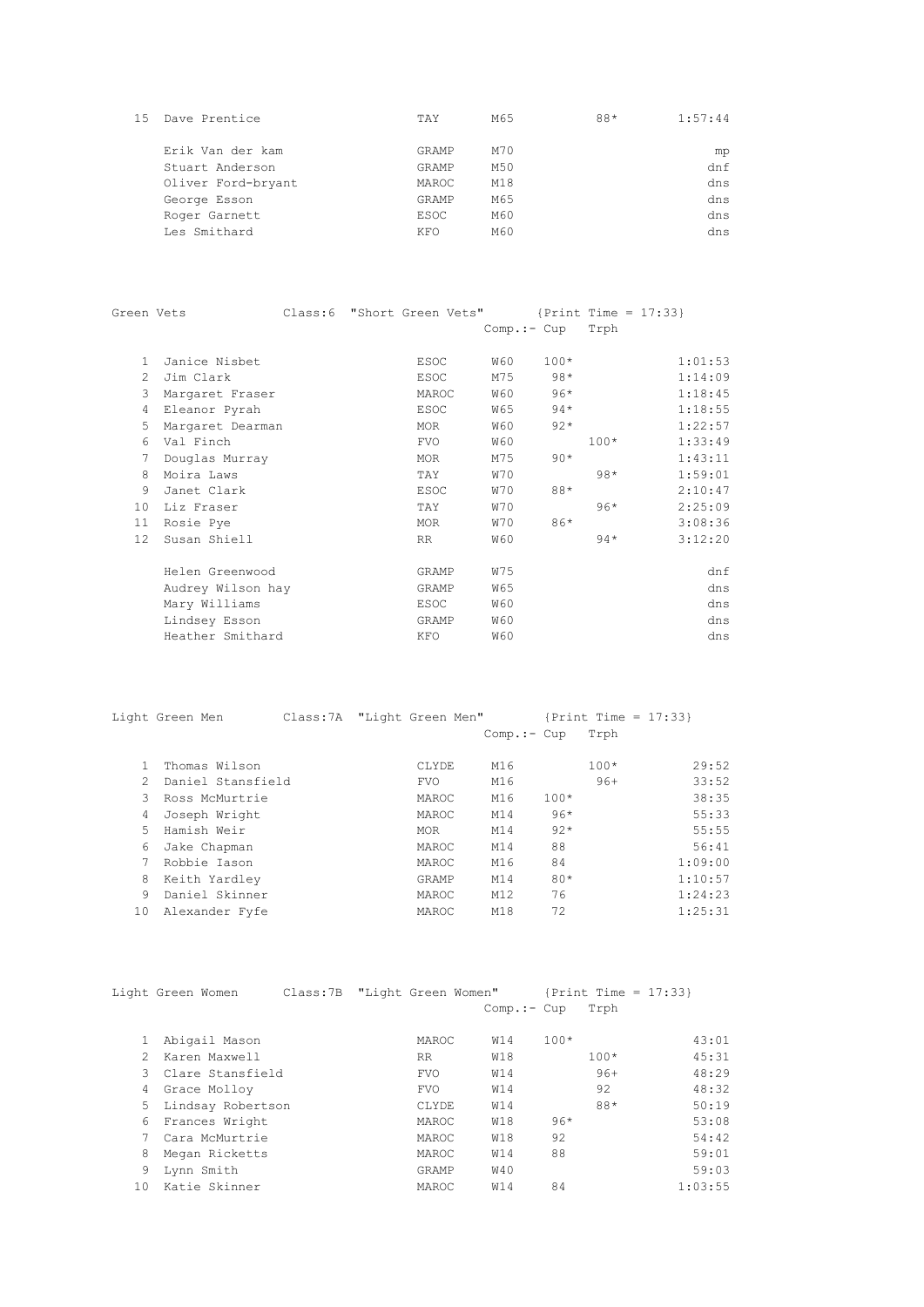| 11 Rosie Getliff  | MAROC        | W16 | 80    | 1:04:33 |
|-------------------|--------------|-----|-------|---------|
| 12 Ailsa Anderson | GRAMP        | W12 | $76*$ | 1:11:30 |
| 13 Kate Wilkinson | GRAMP        | W16 | 72    | 1:23:13 |
|                   |              |     |       |         |
| Amy Hamilton      | MAROC        | W14 |       | dns     |
| Ann Foster        | <b>MAROC</b> | W50 |       | dns     |
|                   |              |     |       |         |

| Orange Men      |                  |              |                        |        |              |                          |
|-----------------|------------------|--------------|------------------------|--------|--------------|--------------------------|
|                 |                  |              |                        |        | Trph         |                          |
|                 |                  | MAROC        | M12                    | $100*$ |              | 26:42                    |
| Peter Molloy    |                  | <b>FVO</b>   | M12                    |        | $100*$       | 28:05                    |
| Lachlan Kirk    |                  | GRAMP        | M14                    | $96*$  |              | 32:18                    |
| Daniel Smith    |                  | GRAMP        | M12                    | $92*$  |              | 32:49                    |
| Matthew Gooch   |                  | MAROC        | M12                    | $88+$  |              | 35:14                    |
| Grant McMurtrie |                  | <b>MAROC</b> | M12                    | 84     |              | 37:37                    |
| John Getliff    |                  | MAROC        | M12                    | 80     |              | 38:12                    |
| Joel Gooch      |                  | MAROC        | M10                    | 76     |              | 40:08                    |
| Ewan Musgrave   |                  | MAROC        | M10                    | 72     |              | 41:55                    |
| Luke Graham     |                  | MAROC        | M12                    | 68     |              | 43:47                    |
|                 | Alistair Chapman |              | Class: 8A "Orange Men" |        | $Comp.:-Cup$ | $\{Print Time = 17:33\}$ |

| Orange Women  |                    | Class: 8B "Orange Women" |            |                 |        | $\{Print Time = 17:33\}$ |         |
|---------------|--------------------|--------------------------|------------|-----------------|--------|--------------------------|---------|
|               |                    |                          |            | $Comp.:$ $Cup$  |        | Trph                     |         |
|               | Emma Wilson        |                          | CLYDE      | W14             |        | $100*$                   | 27:06   |
| $\mathcal{L}$ | Lizzie Stansfield  |                          | <b>FVO</b> | W12             |        | $96+$                    | 29:29   |
| 3             | Kirsty Campbell    |                          | MAROC      | W12             | $100*$ |                          | 32:00   |
| 4             | Mairi Weir         |                          | MOR        | W12             | $96*$  |                          | 32:15   |
| 5             | Eilidh Campbell    |                          | MAROC      | W12             | $92*$  |                          | 33:35   |
| 6             | Iona McBeath       |                          | MAROC      | W14             | $88+$  |                          | 37:20   |
|               | Alice Wilson       |                          | CLYDE      | W12             |        | $92*$                    | 37:37   |
| 8             | Laura Barraclough  |                          | GRAMP      | W14             | $84*$  |                          | 50:57   |
| 9             | Jacqueline Spencer |                          | MAROC      | W <sub>55</sub> |        |                          | 57:12   |
| 10            | Mairi Eades        |                          | INT        | W12             |        | 88*                      | 57:42   |
| 11            | Josie Gomersall    |                          | GRAMP      | W12             | $80*$  |                          | 1:02:47 |
|               | Phoebe Schouten    |                          | MAROC      | W14             |        |                          | dns     |

|                                             |                 | $\{Print Time = 17:33\}$ |         |
|---------------------------------------------|-----------------|--------------------------|---------|
| <b>FVO</b>                                  | M2.1            |                          | 1:02:06 |
| GRAMP                                       | M <sub>21</sub> |                          | 1:13:01 |
| 1 Jamie Stevenson<br>2 Alexander Maclachlan |                 |                          |         |

|  | EOD Blue Men |  |       |     | $\{Print Time = 17:33\}$ |         |
|--|--------------|--|-------|-----|--------------------------|---------|
|  |              |  |       |     |                          |         |
|  | 1 John Lang  |  | GRAMP | M45 |                          | 1:10:42 |